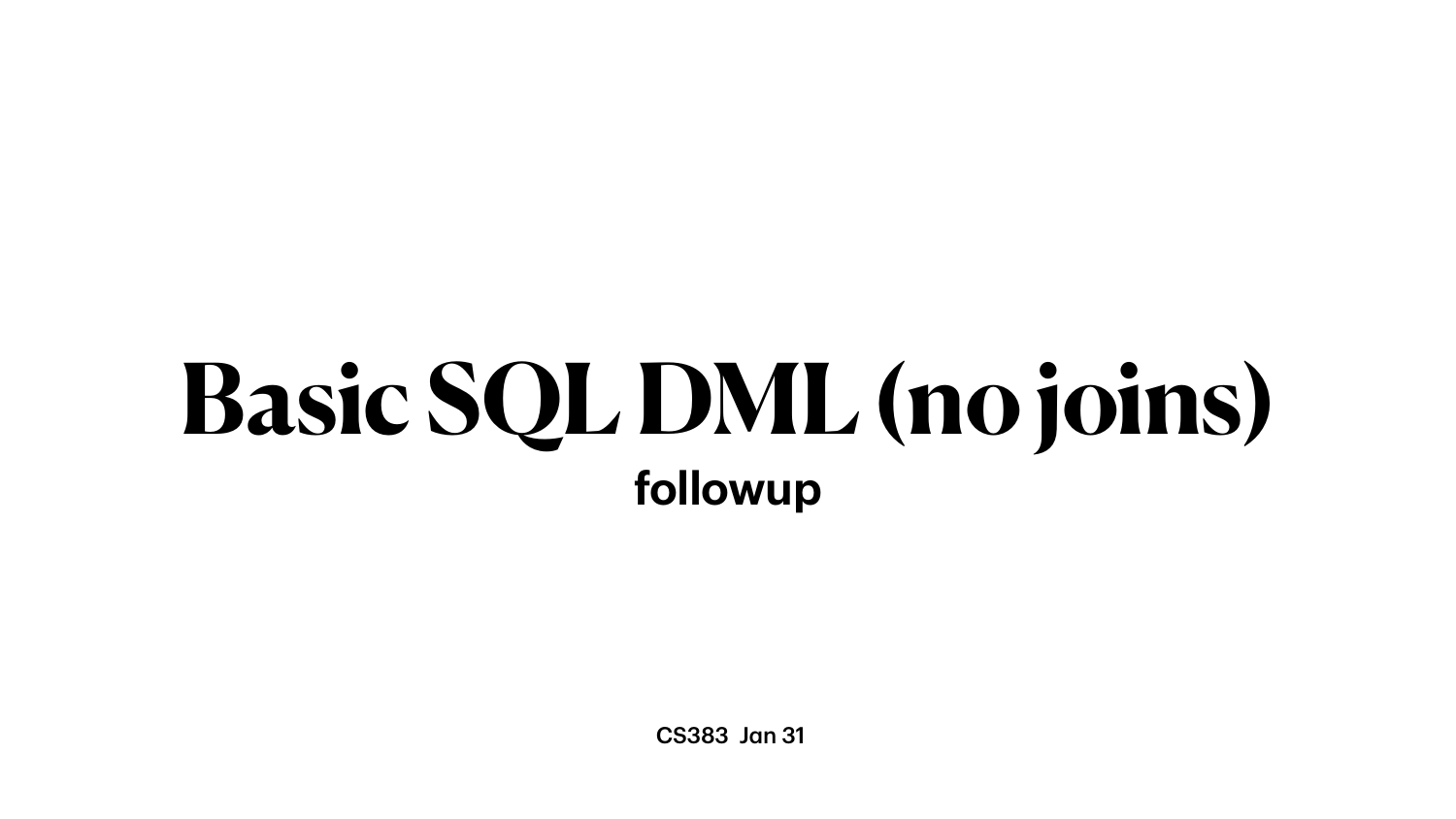# **Homework 1**

- You created and distributed public and private keys.
- Now: ssh db

### **Local Machine**

| <b>Local Machine</b>                                                                   | <b>Remote machine</b>                                                                                                                             |
|----------------------------------------------------------------------------------------|---------------------------------------------------------------------------------------------------------------------------------------------------|
| UNIX> ssh remote<br>send ID along with initial ping (clear)                            |                                                                                                                                                   |
|                                                                                        | find public key from local using ID<br>Encrypt something using public key                                                                         |
| Receive encrypted thing,<br> decrypt<br> e-encrypt (plus some extra) using private key |                                                                                                                                                   |
|                                                                                        | decrypt -- check if is what you sent (plus)<br>Yes: generate a key for a symmetric algorithm<br>encrypt symm key using public<br>NO: send back NO |
| receive response:<br>if yes, decrypt symm key                                          |                                                                                                                                                   |
| Send and receive material using symm key                                               | Send and receive material using symm key                                                                                                          |

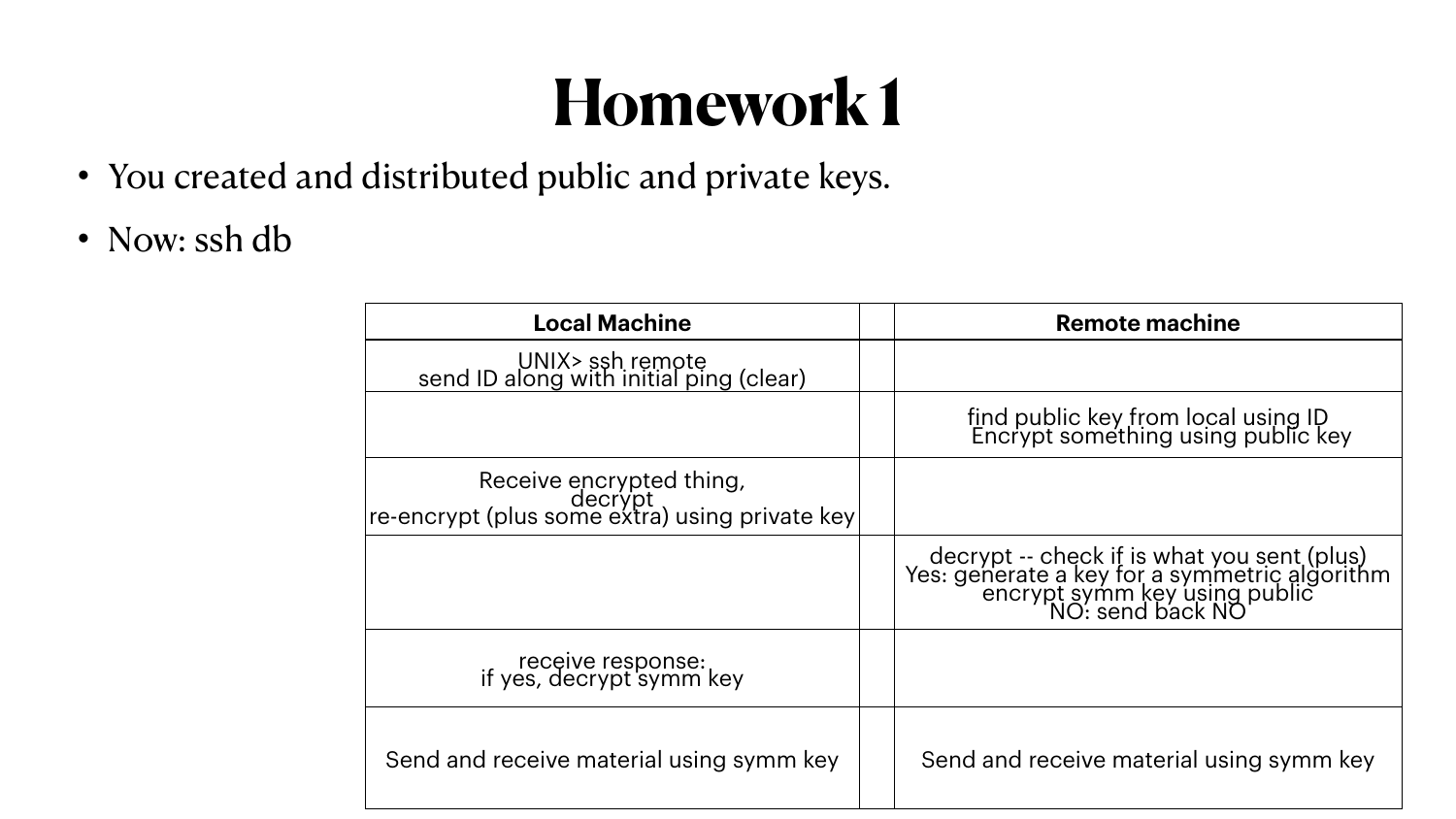# **Another look at how select works**

- You can think of select as defining, building and refining a relation based on other relations.
- After each stage of select, there is a valid relation
	- Unlikely that this is actually how the query executed internally ... Why? Do I care?

SELECT *selection\_list* # Define what the columns in the relation will be FROM *table list*  $\#$  fill in the columns from the listed tables # Does cross product if there are multiple tables WHERE *constraint* # Select the rows in the temp table after FROM completes # such that the rows match the given constraint GROUP BY *columns* # groups the remaining rows by the given columns HAVING *group constraints* # select the grouped rows by the constraint ORDER BY *sorting\_cols* # Order the remaining rows by the given columns LIMIT *count*; # Limit on results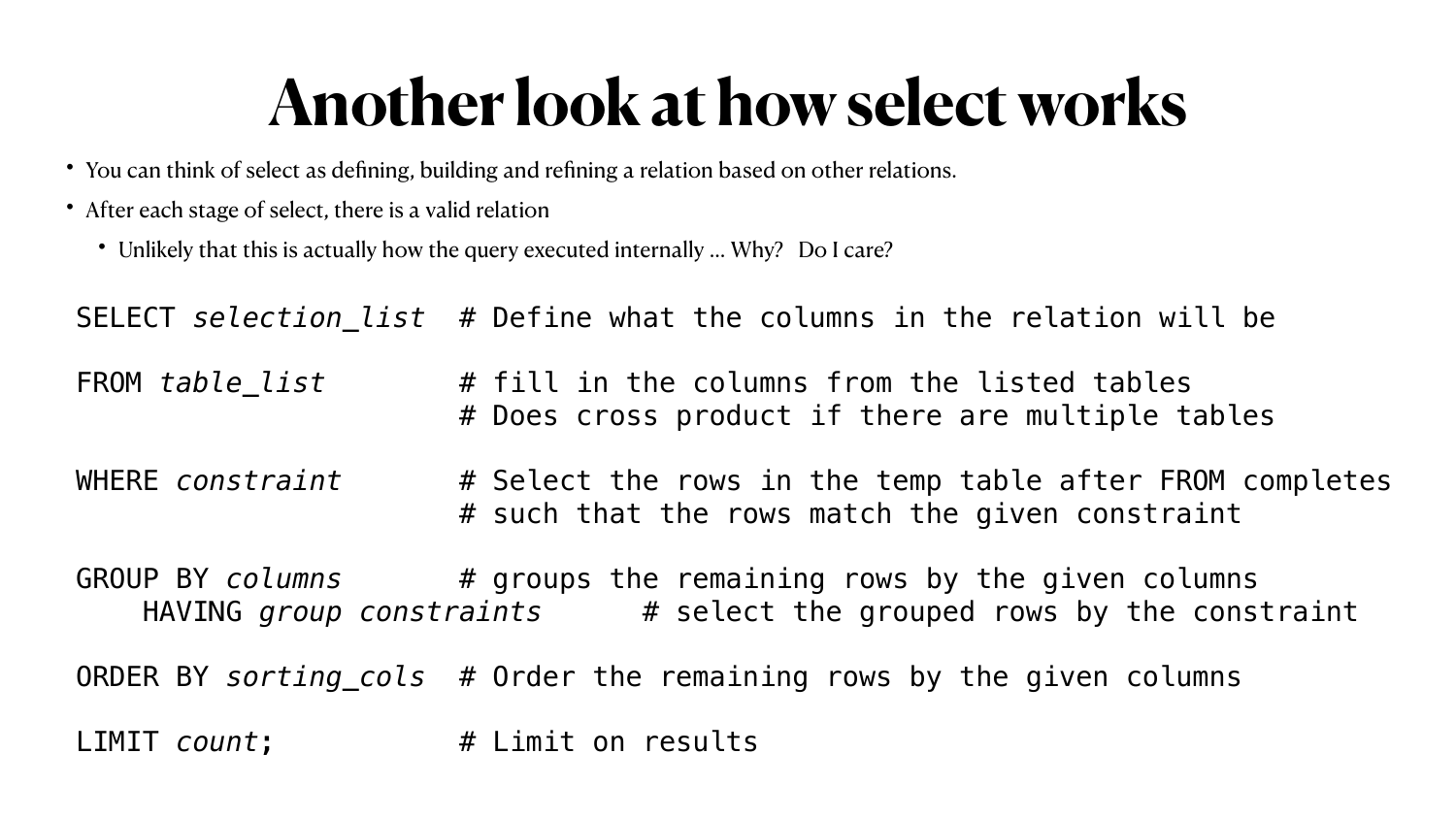# **Using alaised columns** in the univ database

- Recall aliased columns
	- select salary as s, name from instructor;
	- select salary as s, name from instructor where s>100000; /// DOES NOT WORK!!!!
		- cannot use alias within the query, at least in this way.
	- select salary as s, name from instructor where salary>100000;
	- aliases in the output relations are not available, Aliases in subrelations are
		-
		- select salary, name from instructor where salary> (select avg(salary) as av from instructor);
		- where inn.s>ie.av;

• select salary, name from instructor, (select avg(salary) as av from instructor) as ie where salary>ie.av;

• select \* from (select salary as s, name from instructor) as inn, (select avg(salary) as av from instructor) as ie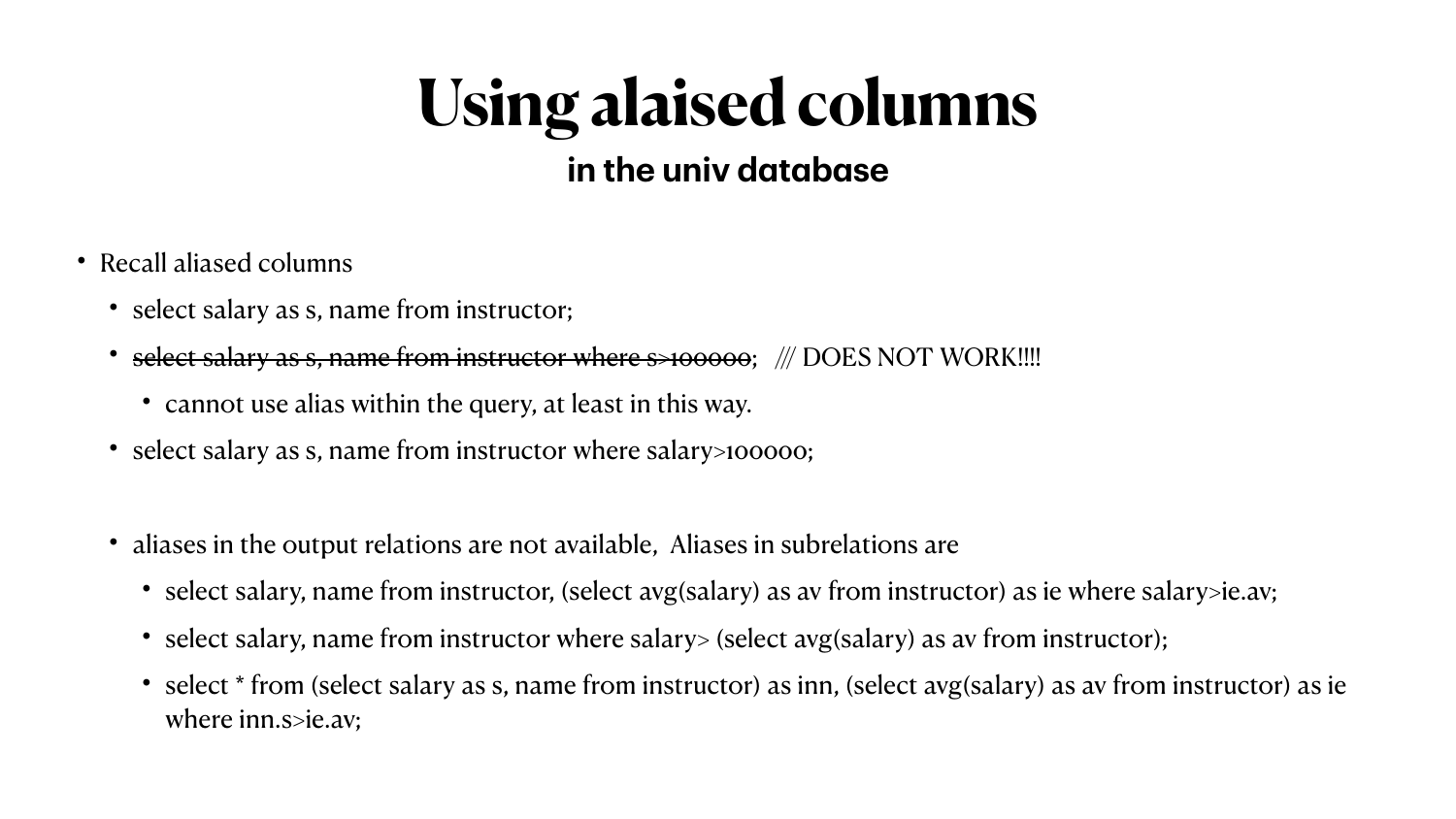## **Formatting Numbers and column names**

- select s as "hello kitty", name,av::numeric(8,2) as "the average" from (select salary as s, name from instructor) as inn, (select avg(salary) as av from instructor) as ie where inn.s>ie.av;
	- for reals, cast into numeric and specify format
	- In column name alias use double quotes to get spaces
		- Postgres: double quotes only on top level column names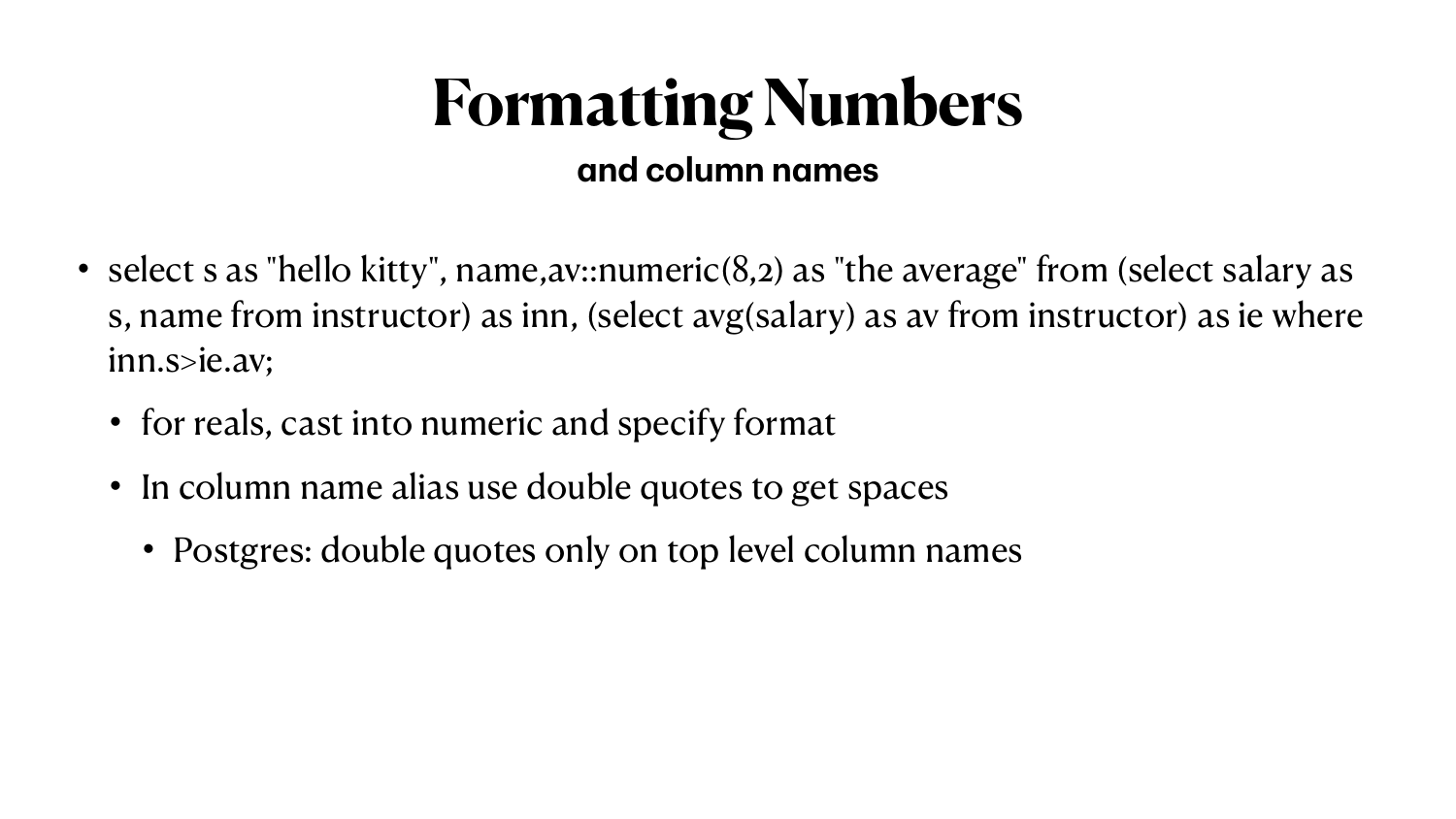# **Grouping problems**

### • get list of all people who earn max salary in their department

select max(salary), dept\_name, name from instructor group by dept\_name; ERROR: column "instructor.name" must appear in the GROUP BY clause or be used in an aggregate function LINE 1: select avg(salary), dept\_name, name from instructor group by...

- this query does not work
	- WHY?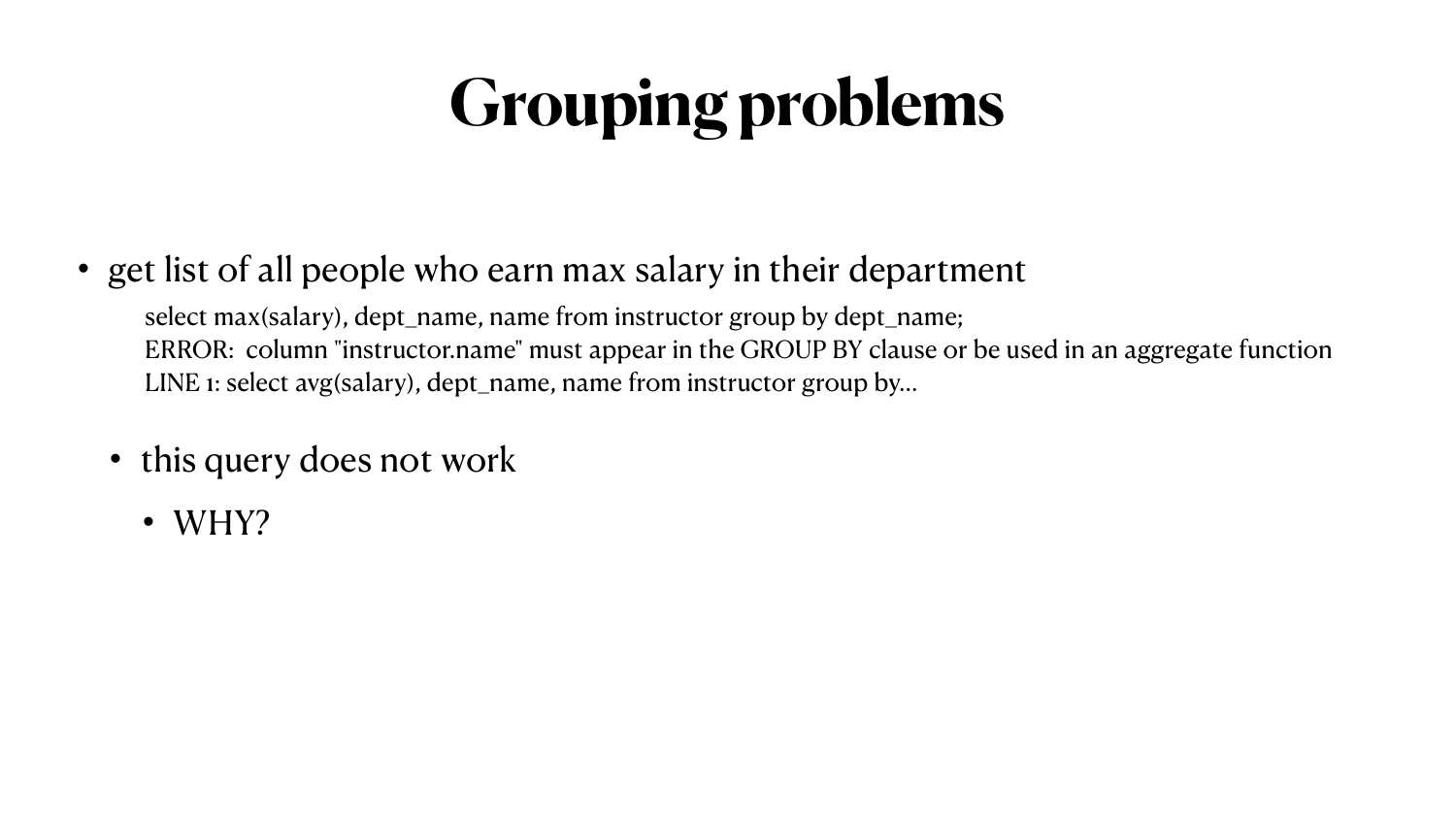### **Grouping 2 temporary relations the WITH clause**

- get list of all people who earn max salary in their department
- with aaa as (select max(salary) as maxx, dept\_name from instructor group by dept\_name) select \* from aaa, instructor where aaa.dept\_name=instructor.dept\_name and salary=maxx;
- With is often unneeded
	- select \* from (select max(salary) as maxx, dept\_name from instructor group by dept\_name) as aaa, instructor where aaa.dept\_name=instructor.dept\_name and salary=maxx;
- The more complex the query the more I like with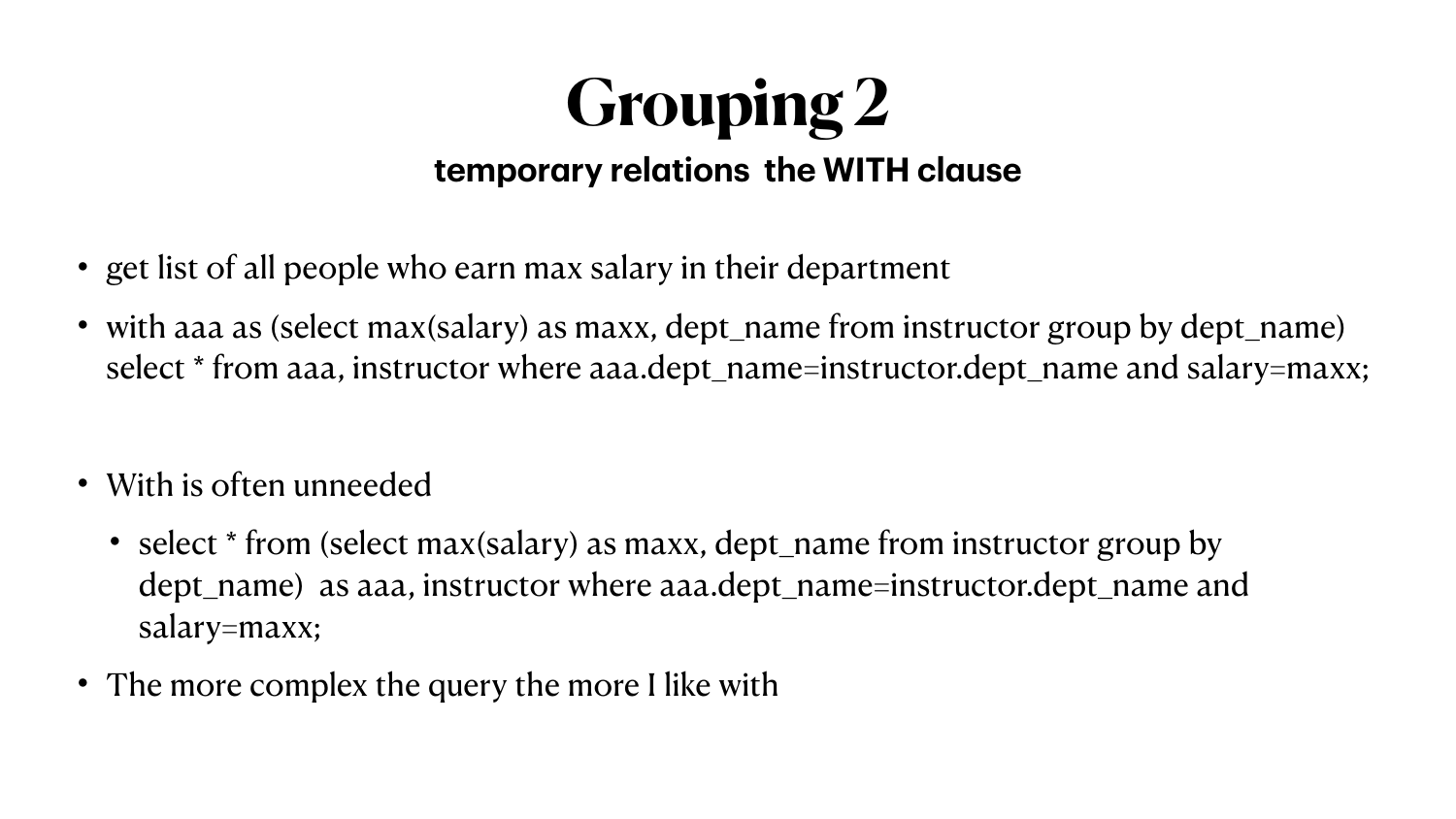- Show all departments whose average salary is greater than the university average • University average: select avg(salary) from instructor;
- 
- select avg(salary), dept\_name from instructor group by dept\_name having avg(salary) > (select avg(salary) from instructor);
- Use with to avoid having
	- alternately, to precisely explain having.
- with aaa as (select avg(salary) as avg, dept\_name from instructor group by dept\_name) select \* from aaa where avg>(select avg(salary) from instructor);

## **With and Having Or having is just feels weird ...**